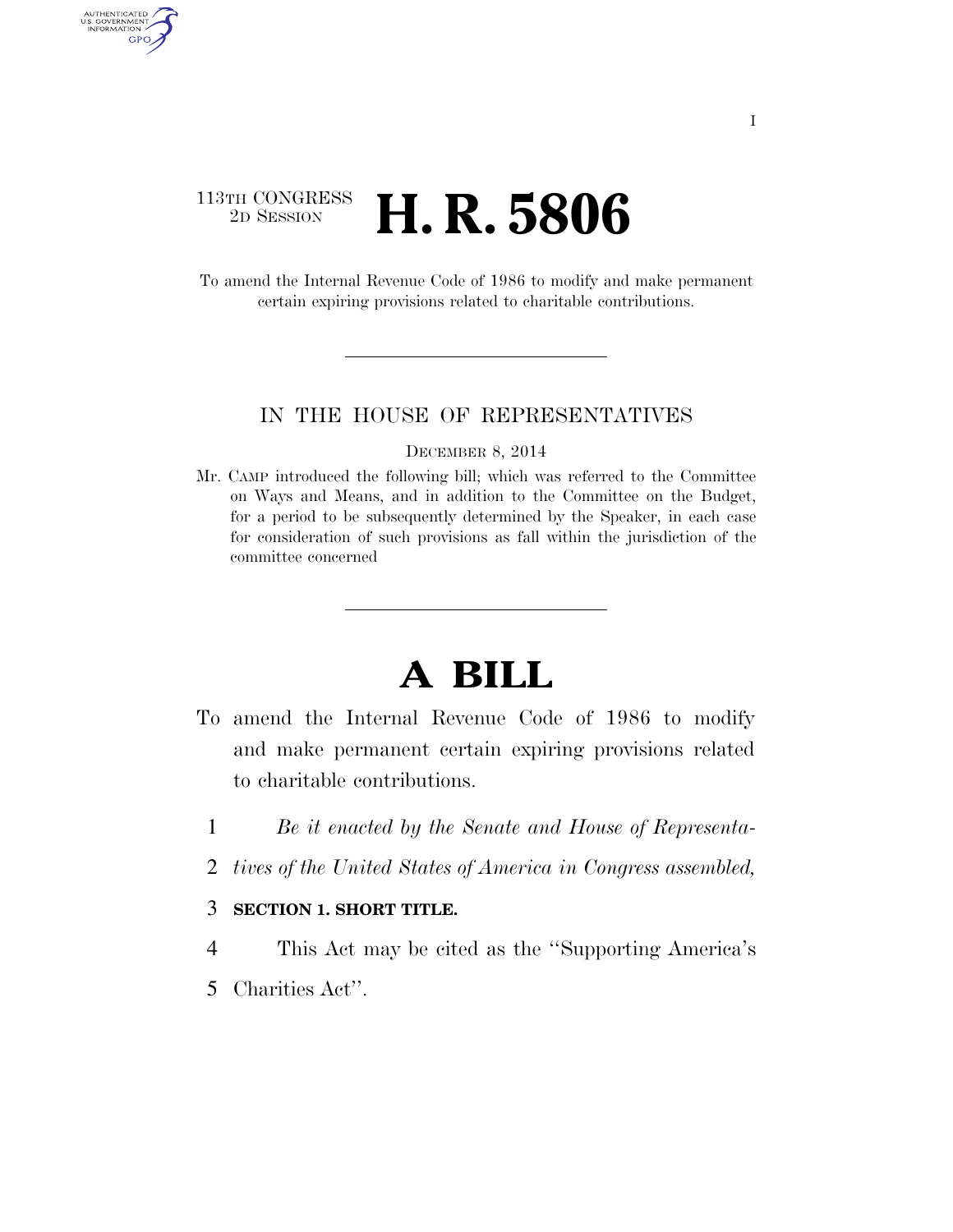| CONTRIBUTIONS MODIFIED AND MADE PER-<br><b>MANENT.</b><br>(a) MADE PERMANENT.—<br>(1) INDIVIDUALS.—Section $170(b)(1)(E)$ of the<br>Internal Revenue Code of 1986 is amended by strik-<br>ing clause (vi).<br>(2) CORPORATIONS.—Section $170(b)(2)(B)$ of<br>such Code is amended by striking clause (iii).<br>(b) CONTRIBUTIONS OF CAPITAL GAIN REAL PROP- |
|-------------------------------------------------------------------------------------------------------------------------------------------------------------------------------------------------------------------------------------------------------------------------------------------------------------------------------------------------------------|
|                                                                                                                                                                                                                                                                                                                                                             |
|                                                                                                                                                                                                                                                                                                                                                             |
|                                                                                                                                                                                                                                                                                                                                                             |
|                                                                                                                                                                                                                                                                                                                                                             |
|                                                                                                                                                                                                                                                                                                                                                             |
|                                                                                                                                                                                                                                                                                                                                                             |
|                                                                                                                                                                                                                                                                                                                                                             |
|                                                                                                                                                                                                                                                                                                                                                             |
|                                                                                                                                                                                                                                                                                                                                                             |
| ERTY MADE FOR CONSERVATION PURPOSES BY NATIVE                                                                                                                                                                                                                                                                                                               |
| CORPORATIONS.                                                                                                                                                                                                                                                                                                                                               |
| (1) IN GENERAL.—Section $170(b)(2)$ of such                                                                                                                                                                                                                                                                                                                 |
| Code is amended by redesignating subparagraph $(C)$                                                                                                                                                                                                                                                                                                         |
| as subparagraph $(D)$ , and by inserting after sub-                                                                                                                                                                                                                                                                                                         |
| paragraph (B) the following new subparagraph.                                                                                                                                                                                                                                                                                                               |
| ``(C)<br><b>QUALIFIED CONSERVATION</b><br>$CON-$                                                                                                                                                                                                                                                                                                            |
| <b>TRIBUTIONS</b><br>BY CERTAIN NATIVE CORPORA-                                                                                                                                                                                                                                                                                                             |
| TIONS.                                                                                                                                                                                                                                                                                                                                                      |
| "(i) IN GENERAL.—Any qualified con-                                                                                                                                                                                                                                                                                                                         |
| servation contribution (as defined in sub-                                                                                                                                                                                                                                                                                                                  |
| section $(h)(1)$ which—                                                                                                                                                                                                                                                                                                                                     |
| $\lq\lq$ (I) is made by a Native Cor-                                                                                                                                                                                                                                                                                                                       |
| poration, and                                                                                                                                                                                                                                                                                                                                               |
| "(II) is a contribution of prop-                                                                                                                                                                                                                                                                                                                            |
| erty which was land conveyed under                                                                                                                                                                                                                                                                                                                          |
|                                                                                                                                                                                                                                                                                                                                                             |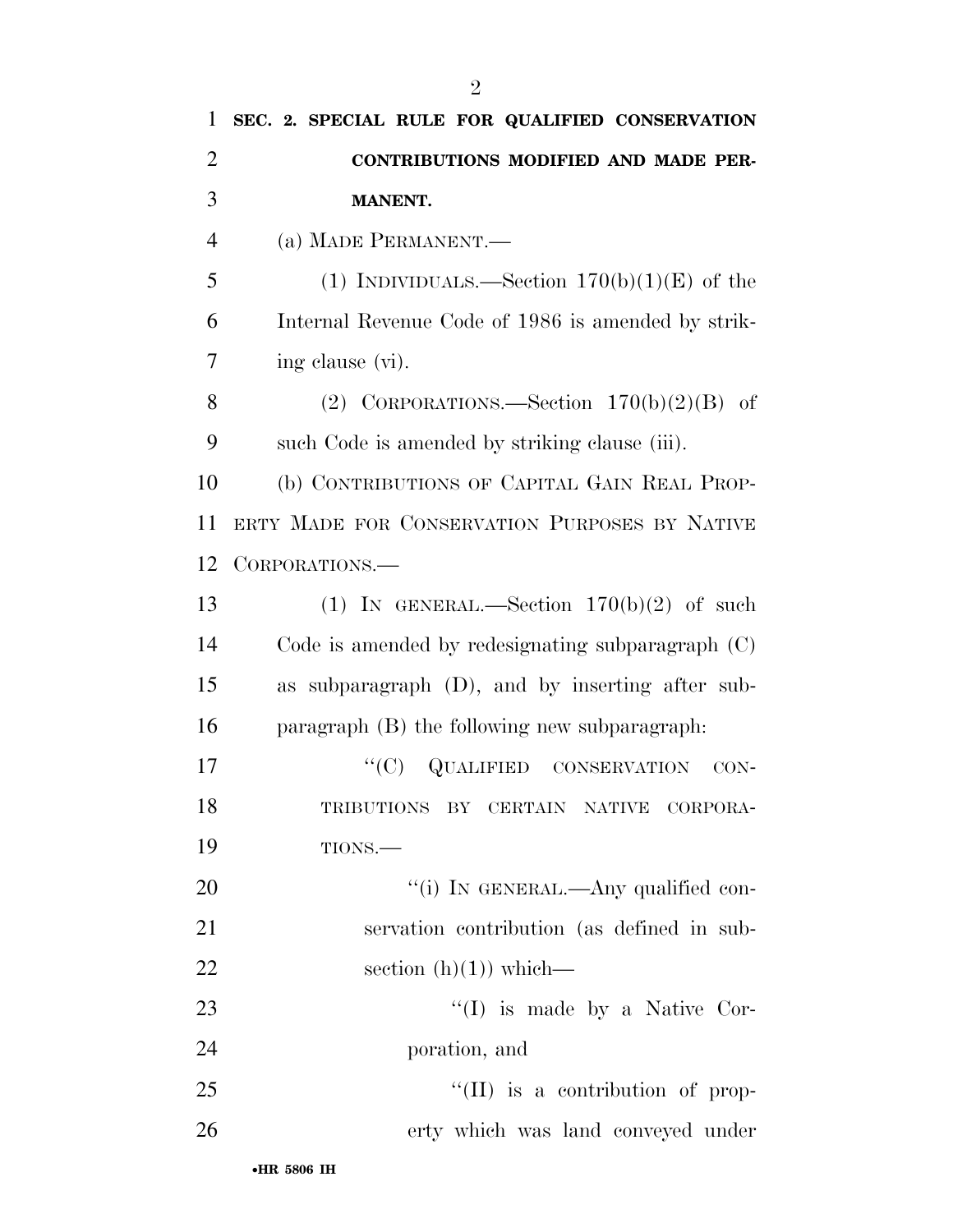| $\mathbf{1}$   | the Alaska Native Claims Settlement                |
|----------------|----------------------------------------------------|
| $\overline{2}$ | Act,                                               |
| 3              | shall be allowed to the extent that the ag-        |
| $\overline{4}$ | gregate amount of such contributions does          |
| 5              | not exceed the excess of the taxpayer's tax-       |
| 6              | able income over the amount of charitable          |
| 7              | contributions allowable under subpara-             |
| 8              | graph(A).                                          |
| 9              | "(ii) CARRYOVER.—If the aggregate                  |
| 10             | amount of contributions described in clause        |
| 11             | (i) exceeds the limitation of clause (i), such     |
| 12             | excess shall be treated (in a manner con-          |
| 13             | sistent with the rules of subsection $(d)(2)$      |
| 14             | as a charitable contribution to which clause       |
| 15             | (i) applies in each of the 15 succeeding           |
| 16             | years in order of time.                            |
| 17             | "(iii) NATIVE CORPORATION.—For                     |
| 18             | purposes of this subparagraph, the term            |
| 19             | 'Native Corporation' has the meaning               |
| 20             | given such term by section $3(m)$ of the           |
| 21             | Alaska Native Claims Settlement Act.".             |
| 22             | CONFORMING AMENDMENT.-Section<br>(2)               |
| 23             | $170(b)(2)(A)$ of such Code is amended by striking |
| 24             | "subparagraph (B) applies" and inserting "subpara- |
| 25             | graph $(B)$ or $(C)$ applies".                     |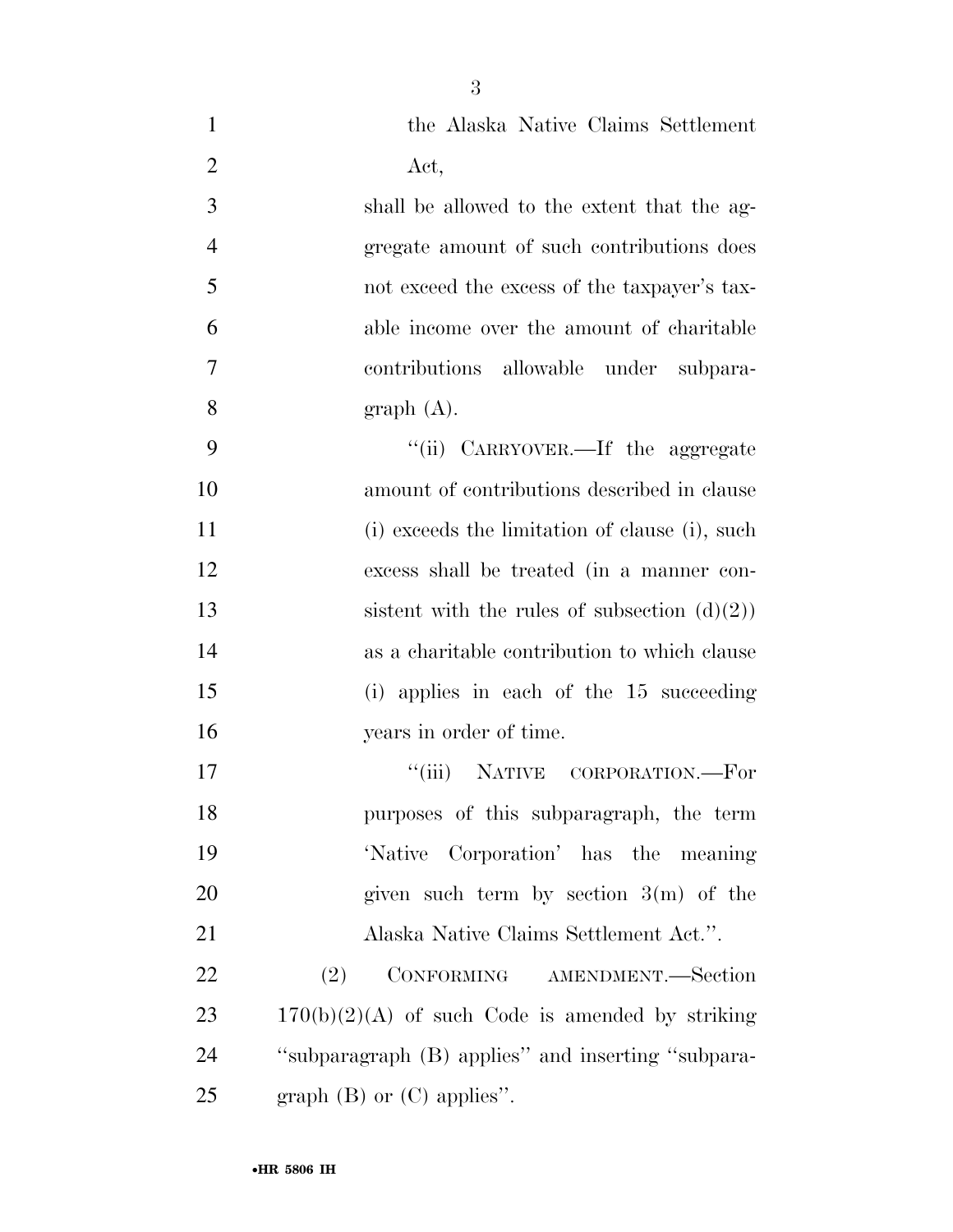(3) VALID EXISTING RIGHTS PRESERVED.— Nothing in this subsection (or any amendment made by this subsection) shall be construed to modify the existing property rights validly conveyed to Native Corporations (within the meaning of section 3(m) of the Alaska Native Claims Settlement Act) under such Act. (c) EFFECTIVE DATE.—The amendments made by this section shall apply to contributions made in taxable years beginning after December 31, 2013. **SEC. 3. EXTENSION AND EXPANSION OF CHARITABLE DE-DUCTION FOR CONTRIBUTIONS OF FOOD IN- VENTORY.**  (a) PERMANENT EXTENSION.—Section 170(e)(3)(C) of the Internal Revenue Code of 1986 is amended by strik- ing clause (iv). (b) INCREASE IN LIMITATION.—Section 170(e)(3)(C) of such Code, as amended by subsection (a), is amended by striking clause (ii), by redesignating clause (iii) as clause (iv), and by inserting after clause (i) the following new clauses: 22 ''(ii) LIMITATION.—The aggregate amount of such contributions for any tax- able year which may be taken into account under this section shall not exceed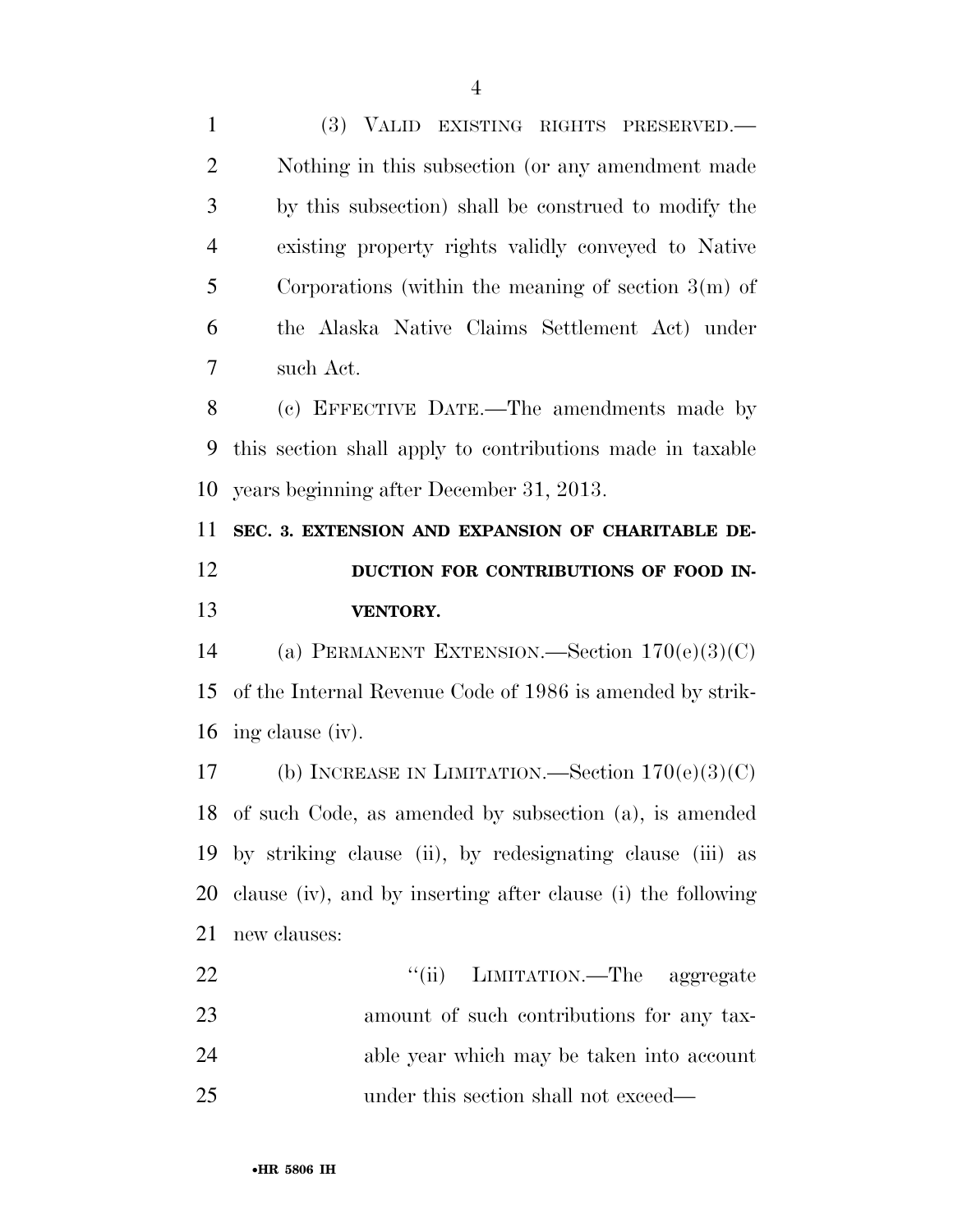| $\mathbf{1}$   | $\lq\lq$ (I) in the case of any taxpayer       |
|----------------|------------------------------------------------|
| $\overline{2}$ | other than a C corporation, 15 per-            |
| 3              | cent of the taxpayer's aggregate net           |
| $\overline{4}$ | income for such taxable year from all          |
| 5              | trades or businesses from which such           |
| 6              | contributions were made for such               |
| 7              | year, computed without regard to this          |
| 8              | section, and                                   |
| 9              | "(II) in the case of a C corpora-              |
| 10             | tion, 15 percent of taxable income (as         |
| 11             | defined in subsection $(b)(2)(D)$ .            |
| 12             | "(iii) RULES RELATED TO LIMITA-                |
| 13             | TION.                                          |
| 14             | $\lq\lq(\mathrm{I})$ CARRYOVER.—If such aggre- |
| 15             | gate amount exceeds the limitation             |
| 16             | imposed under clause (ii), such excess         |
| 17             | shall be treated (in a manner con-             |
| 18             | sistent with the rules of subsection           |
| 19             | $(d)$ as a charitable contribution de-         |
| <b>20</b>      | scribed in clause (i) in each of the 5         |
| 21             | succeeding years in order of time.             |
| 22             | "(II) COORDINATION WITH OVER-                  |
| 23             | ALL CORPORATE LIMITATION.—In the               |
| 24             | case of any charitable contribution al-        |
| 25             | under clause $(ii)(II)$ ,<br>lowable<br>sub-   |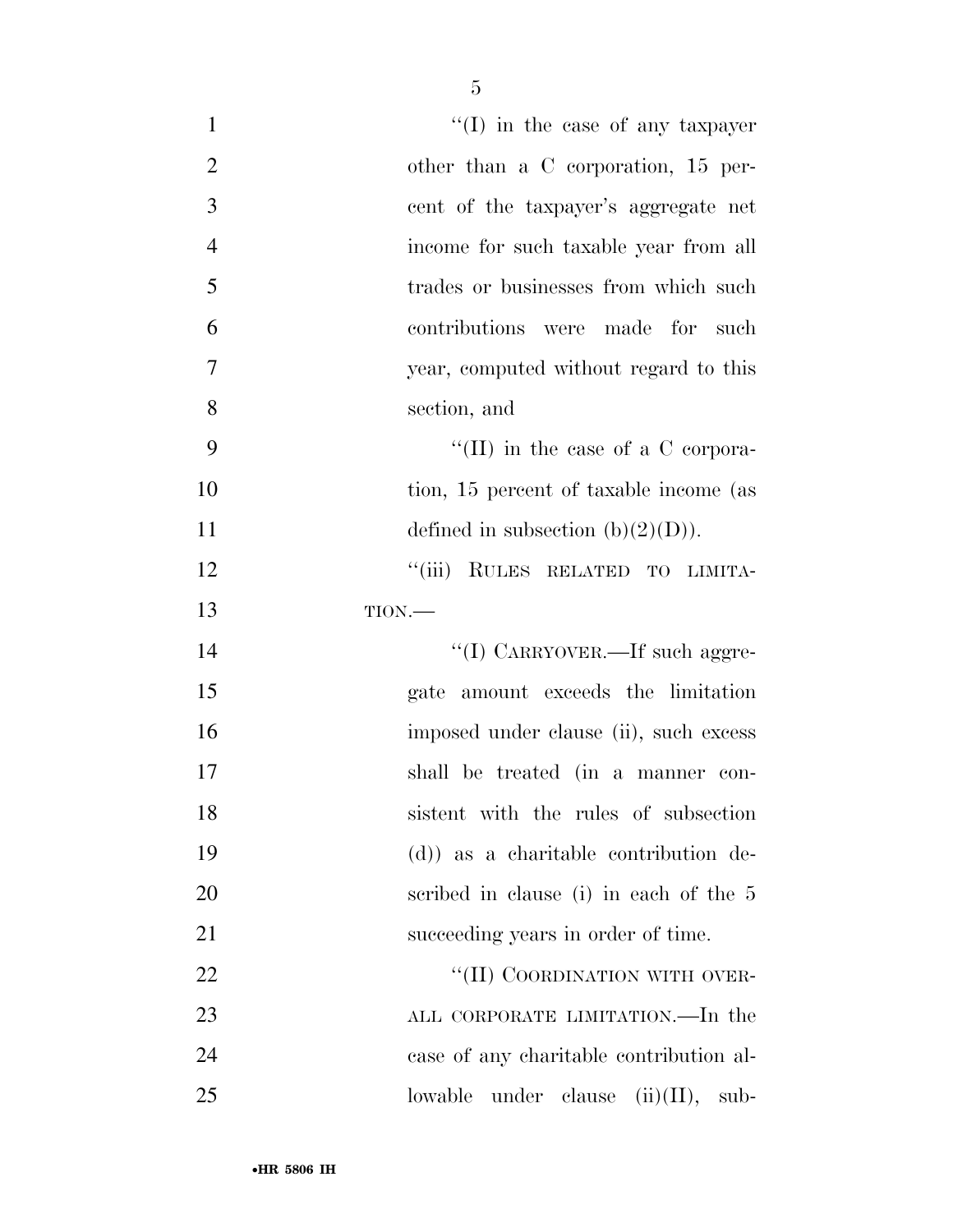| $\mathbf{1}$   | section $(b)(2)(A)$ shall not apply to                  |
|----------------|---------------------------------------------------------|
| $\overline{2}$ | such contribution, but the limitation                   |
| 3              | imposed by such subsection shall be                     |
| $\overline{4}$ | reduced (but not below zero) by the                     |
| 5              | aggregate amount of such contribu-                      |
| 6              | tions. For purposes of subsection                       |
| 7              | $(b)(2)(B)$ , such contributions shall be               |
| 8              | treated as allowable under subsection                   |
| 9              | $(b)(2)(A)$ .".                                         |
| 10             | (c) DETERMINATION OF BASIS FOR CERTAIN TAX-             |
| 11             | PAYERS.—Section $170(e)(3)(C)$ of such Code, as amended |
| 12             | by subsections (a) and (b), is amended by adding at the |
| 13             | end the following new clause:                           |
| 14             | "(v) DETERMINATION OF BASIS FOR                         |
| 15             | CERTAIN TAXPAYERS.—If a taxpayer—                       |
| 16             | $\lq\lq$ (I) does not account for inven-                |
| 17             | tories under section 471, and                           |
| 18             | $\lq\lq$ (II) is not required to capitalize             |
| 19             | indirect costs under section 263A,                      |
| $20\,$         | the taxpayer may elect, solely for purposes             |
| 21             | of subparagraph $(B)$ , to treat the basis of           |
| 22             | any apparently wholesome food as being                  |
| 23             | equal to 25 percent of the fair market                  |
| 24             | value of such food.".                                   |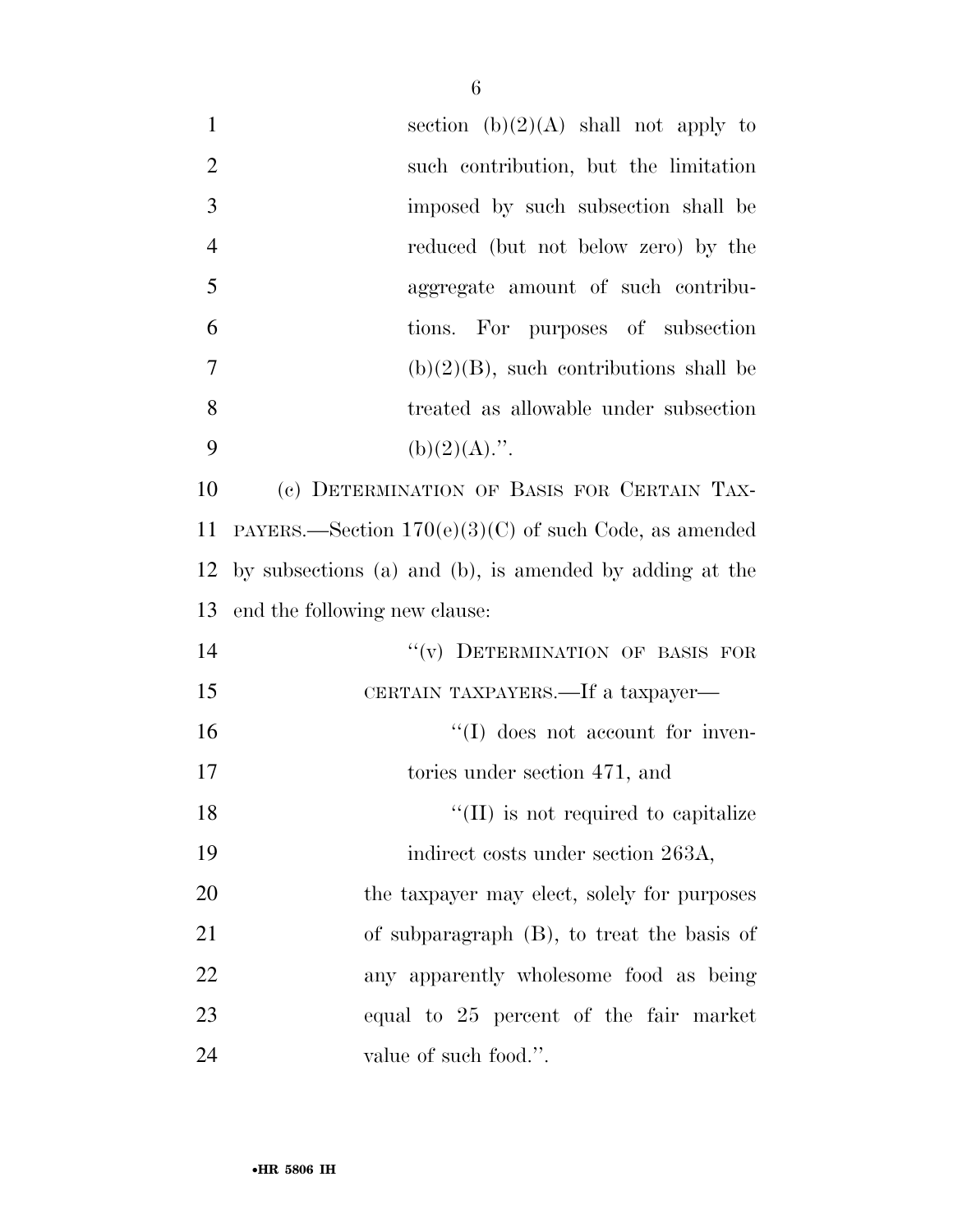(d) DETERMINATION OF FAIR MARKET VALUE.— Section 170(e)(3)(C) of such Code, as amended by sub- sections (a), (b), and (c), is amended by adding at the end the following new clause:

5 "(vi) DETERMINATION OF FAIR MAR- KET VALUE.—In the case of any such con- tribution of apparently wholesome food which cannot or will not be sold solely by reason of internal standards of the tax- payer, lack of market, or similar cir- cumstances, or by reason of being pro- duced by the taxpayer exclusively for the purposes of transferring the food to an or- ganization described in subparagraph (A), the fair market value of such contribution 16 shall be determined— 17 ''(I) without regard to such inter-

 nal standards, such lack of market, such circumstances, or such exclusive purpose, and 21 ''(II) by taking into account the

22 price at which the same or substan-23 tially the same food items (as to both 24 type and quality) are sold by the tax-payer at the time of the contribution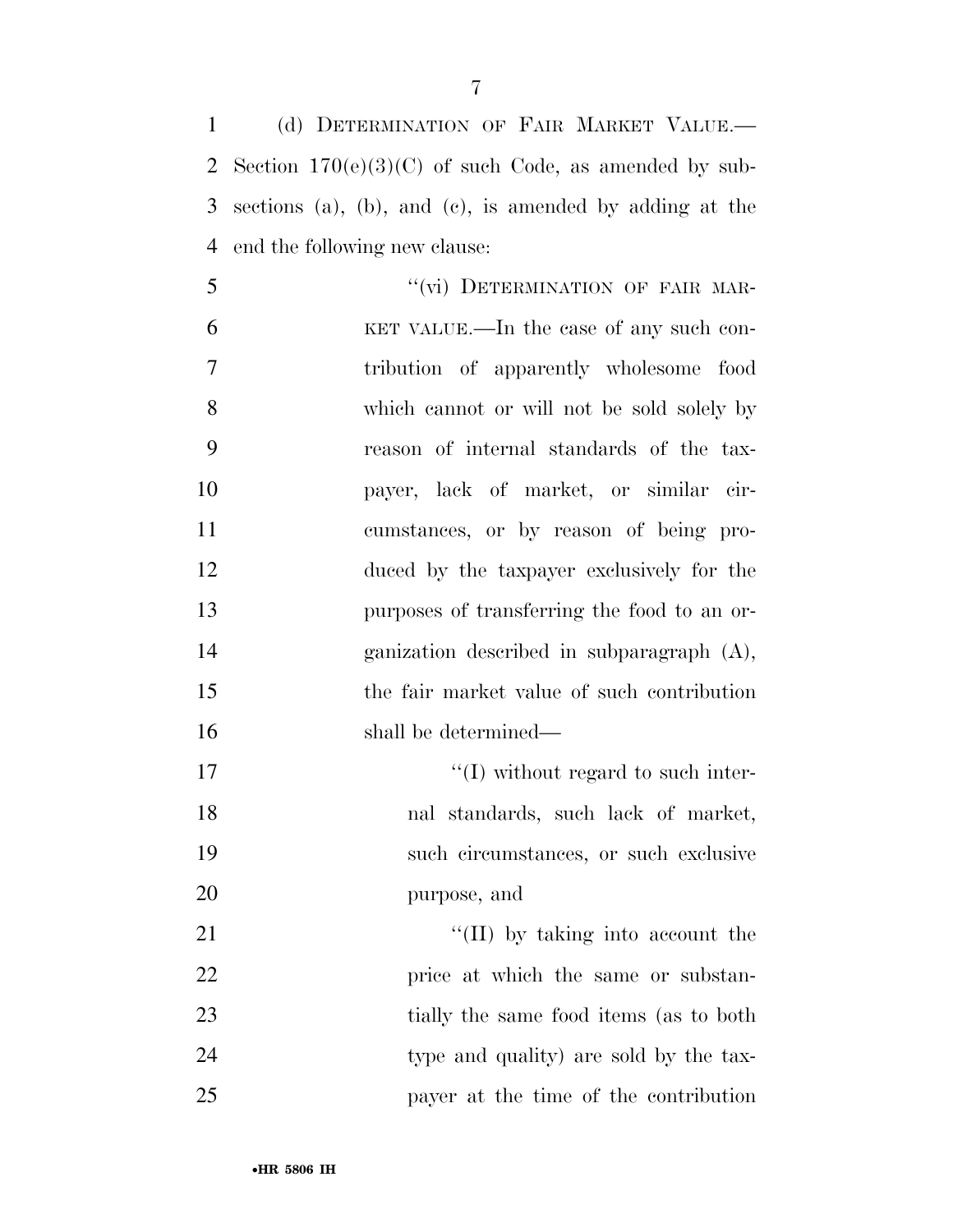| $\mathbf{1}$   | (or, if not so sold at such time, in the                  |
|----------------|-----------------------------------------------------------|
| $\overline{2}$ | recent past).".                                           |
| 3              | (e) EFFECTIVE DATE.-                                      |
| $\overline{4}$ | (1) IN GENERAL.—Except as otherwise pro-                  |
| 5              | vided in this subsection, the amendments made by          |
| 6              | this section shall apply to contributions made after      |
| 7              | December 31, 2013, in taxable years ending after          |
| 8              | such date.                                                |
| 9              | (2) LIMITATION; APPLICABILITY TO C CORPORA-               |
| 10             | TIONS.—The amendments made by subsection (b)              |
| 11             | shall apply to contributions made in taxable years        |
| 12             | beginning after December 31, 2013.                        |
|                |                                                           |
| 13             | SEC. 4. RULE ALLOWING CERTAIN TAX-FREE DISTRIBU-          |
| 14             | TIONS FROM INDIVIDUAL RETIREMENTS AC-                     |
| 15             | <b>COUNTS FOR CHARITABLE PURPOSES MADE</b>                |
| 16             | PERMANENT.                                                |
| 17             | (a) IN GENERAL.—Section $408(d)(8)$ of the Internal       |
|                | 18 Revenue Code of 1986 is amended by striking subpara-   |
| 19             | $graph(F)$ .                                              |
| 20             | (b) EFFECTIVE DATE.—The amendment made by                 |
| 21             | this section shall apply to distributions made in taxable |
| 22             | years beginning after December 31, 2013.                  |
| 23             | SEC. 5. BUDGETARY EFFECTS.                                |
| 24             | (a) PAYGO SCORECARD.—The budgetary effects of             |